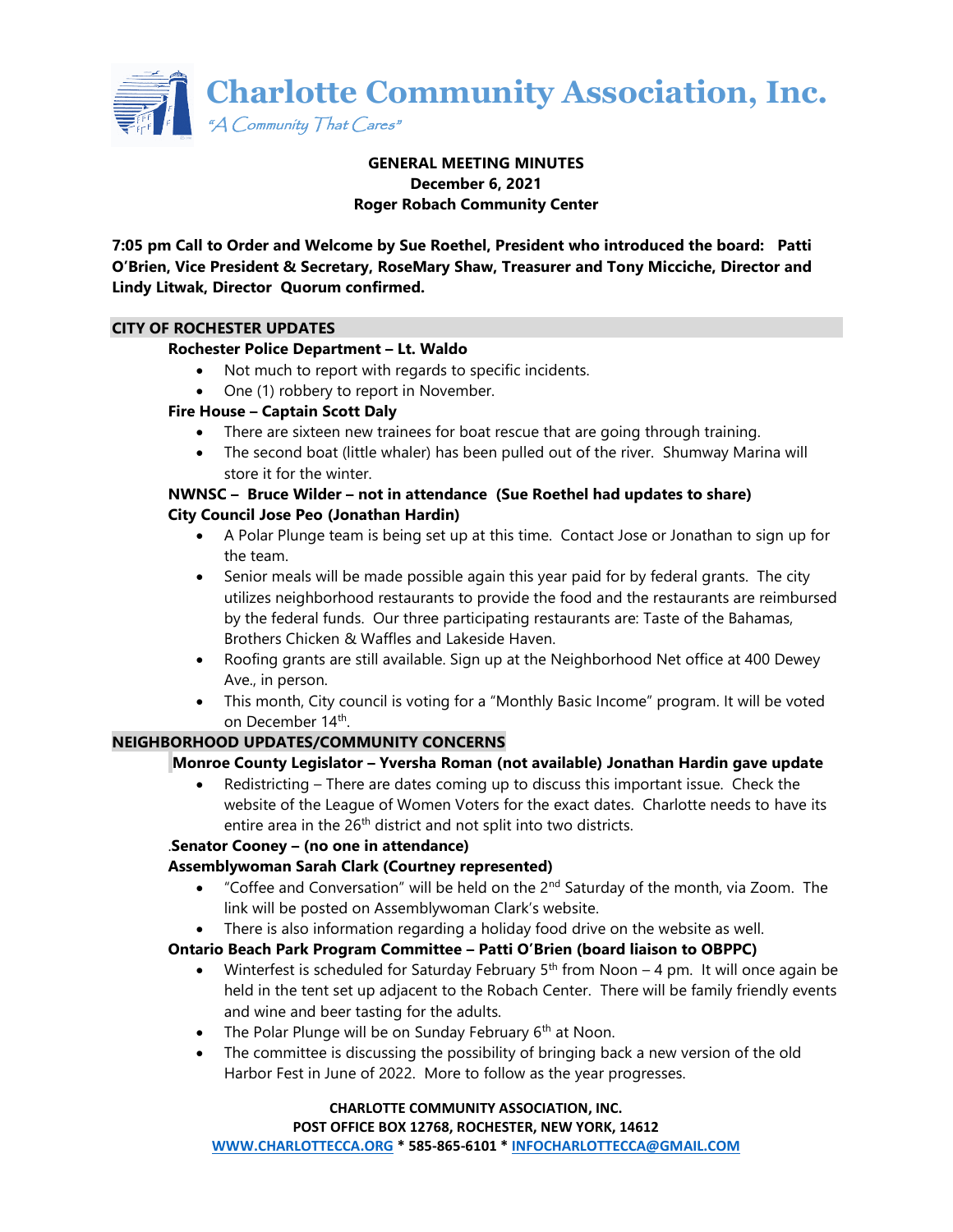**Charlotte Community Association, Inc.** 

 $A$  Community That Cares"

## **Charlotte Genesee Lighthouse – Fred Amato**:

- The Christmas wreath sale was successful.
- Renovations to the apartment at the lighthouse will be done during the winter months to allow it to be rented again by Spring.
- 2022 will be the 200<sup>th</sup> Anniversary of the Charlotte Genesee Lighthouse. Events are being planned to celebrate.

## **Leadership Academy for Young Men – Jonathan Hardin**

- It is very possible that this school will be closed in the 2022-2023 school year. There are public meetings scheduled (via Zoom 12/8).
- There is a public hearing on the proposed renovations to the LAYM athletic fields on 12/16 at the school.
- The district is trying to work with keeping the JROTC at whatever school returns at the Charlotte HS facility.

## **NEW INITIATIVES/HIGHLIGHTS**

## **By-Laws Revisions – RoseMary Shaw**

• There was a final discussion of the revisions and the few changes that were made. We discussed the change in the number of non-residents on the board. A motion to pass with the updates as presented was passed unanimously.

## **ROC the Day 2021 – RoseMary Shaw**

• This was the first year that CCA participated in this event. We received approximately \$200 in donations.

**Monroe County Clear Initiative – Sue Roethel –** Draft report is online. The next step is to finalize the plan and send them to the waterfront communities.

# **New Business Association – Jonathan Hardin**

- Jonathan reports that approximately 17 or 18 businesses are now involved in this new organization. The President is Andrew Hollister, two Vice-Presidents are Gotti Perry and Anne Marie Ban. Secretary is Barbara Lake and Treasurer is Jonathan Hardin. They are currently working on their by-laws.
- There will be an event to welcome the community by the Business Association on Sunday December 19<sup>th</sup> from 5 to 9:30 at the Robach Community Center.

## **Open Forum**

• One gentleman from the community asked to speak up about his issues with loud music coming from the Taste of the Bahamas. He stated that he had contacted RPD a few times about this issue. Sue Roethel, CCA President, suggested he contact the NW Service Center office.

## **BOARD REPORTS**

**Presidents Report –** Sue Roethel reported that the board sent a letter to the Rochester City School district, Malik Evens, Senator Cooney, Assemblywoman Clark, and others, asking to save the Leadership Academy at the Charlotte HS campus, along with the JROTC program.

**Vice President Report –** Patti O'Brien Nothing to report.

**Treasurer Report –** RoseMary Shaw gave an update of our current account. The opening balance as of November 1, 2021, was \$11,399.26 and ending balance on November 30, 2021, was \$12,253.21. RoseMary also presented a proposed budget for 2022 showing a loss of about \$1,400.

> **CHARLOTTE COMMUNITY ASSOCIATION, INC. POST OFFICE BOX 12768, ROCHESTER, NEW YORK, 14612 [WWW.CHARLOTTECCA.ORG](http://www.charlottecca.org/) \* 585-865-6101 \* [INFOCHARLOTTECCA@GMAIL.COM](mailto:INFOCHARLOTTECCA@GMAIL.COM)**